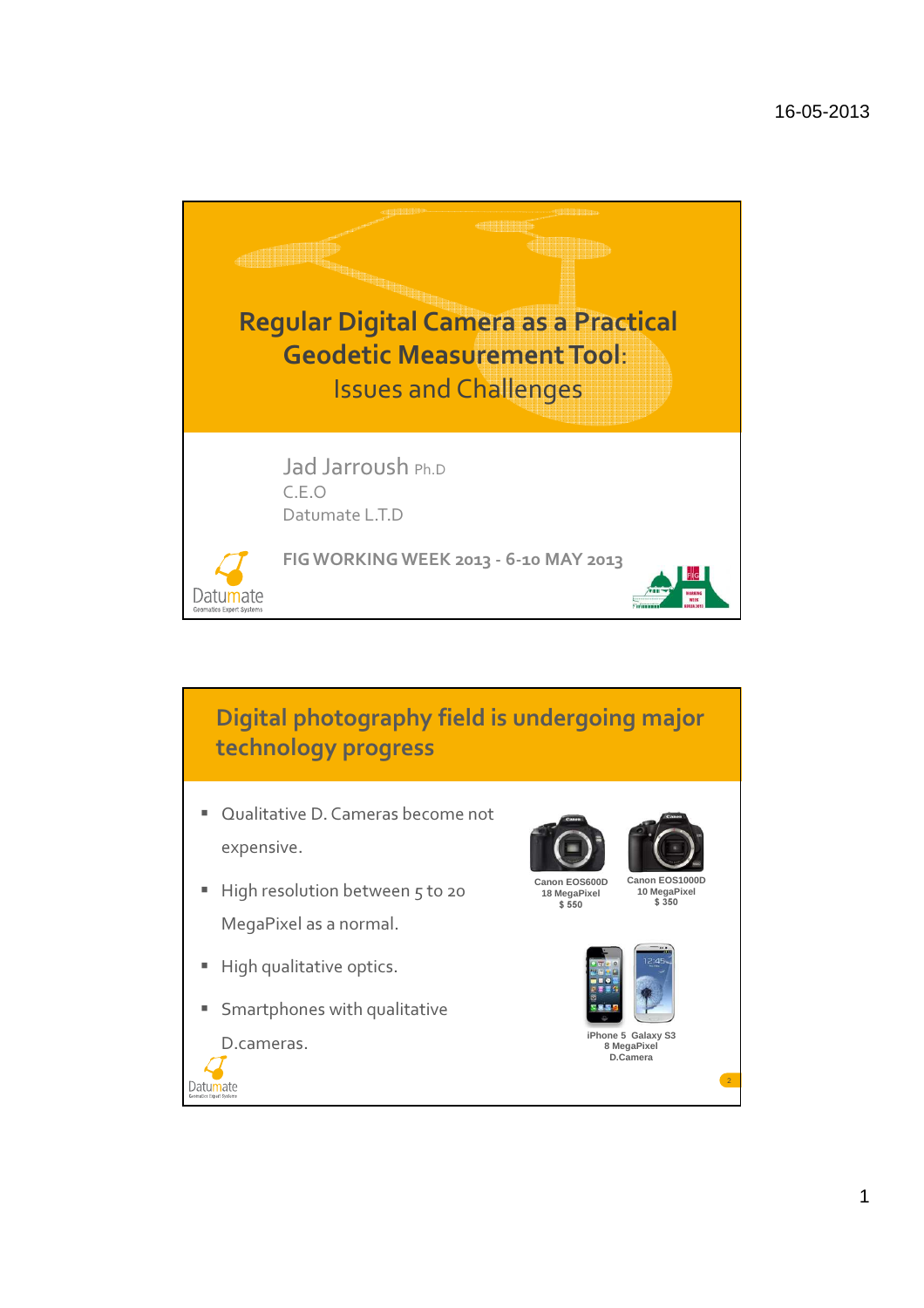

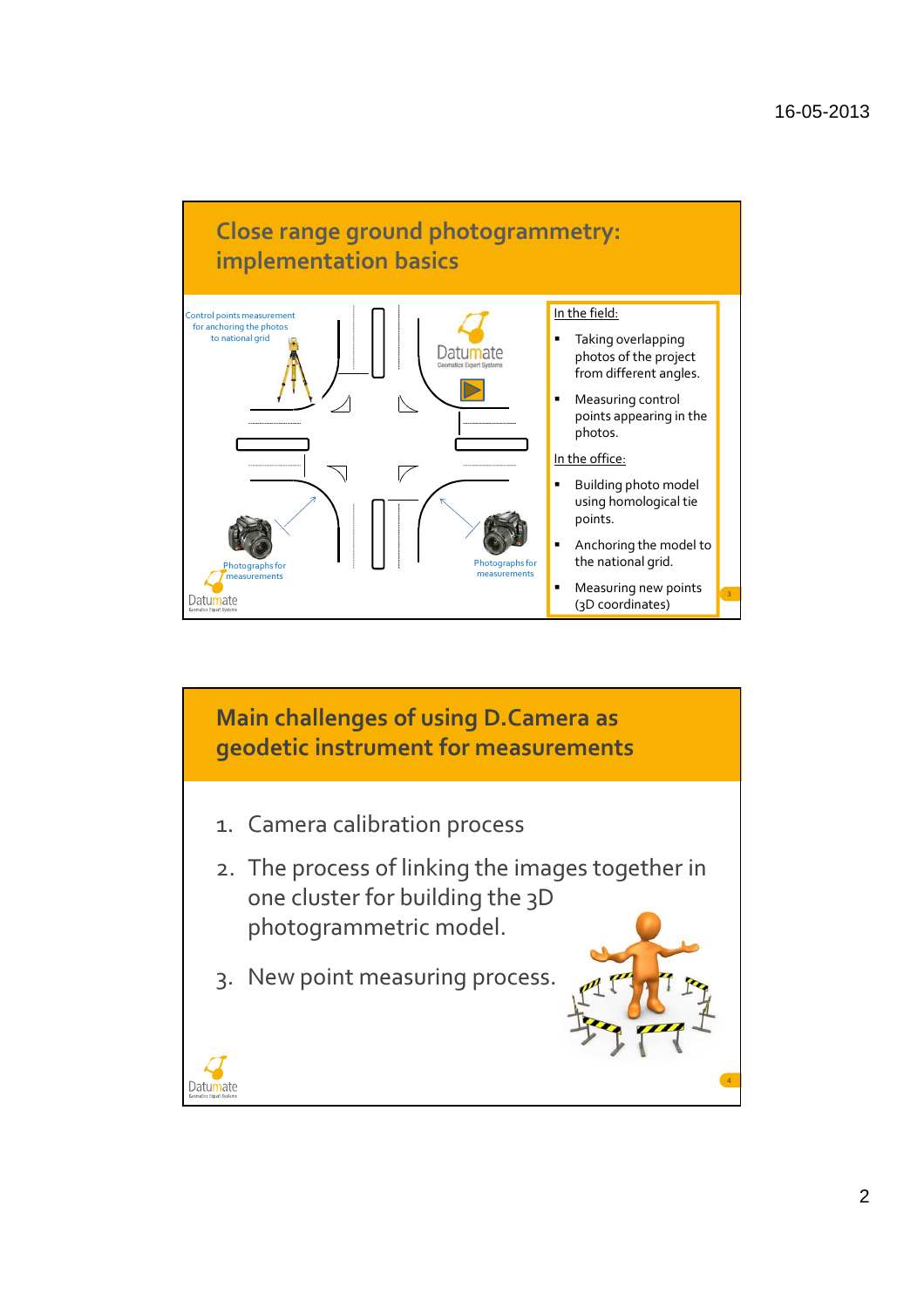

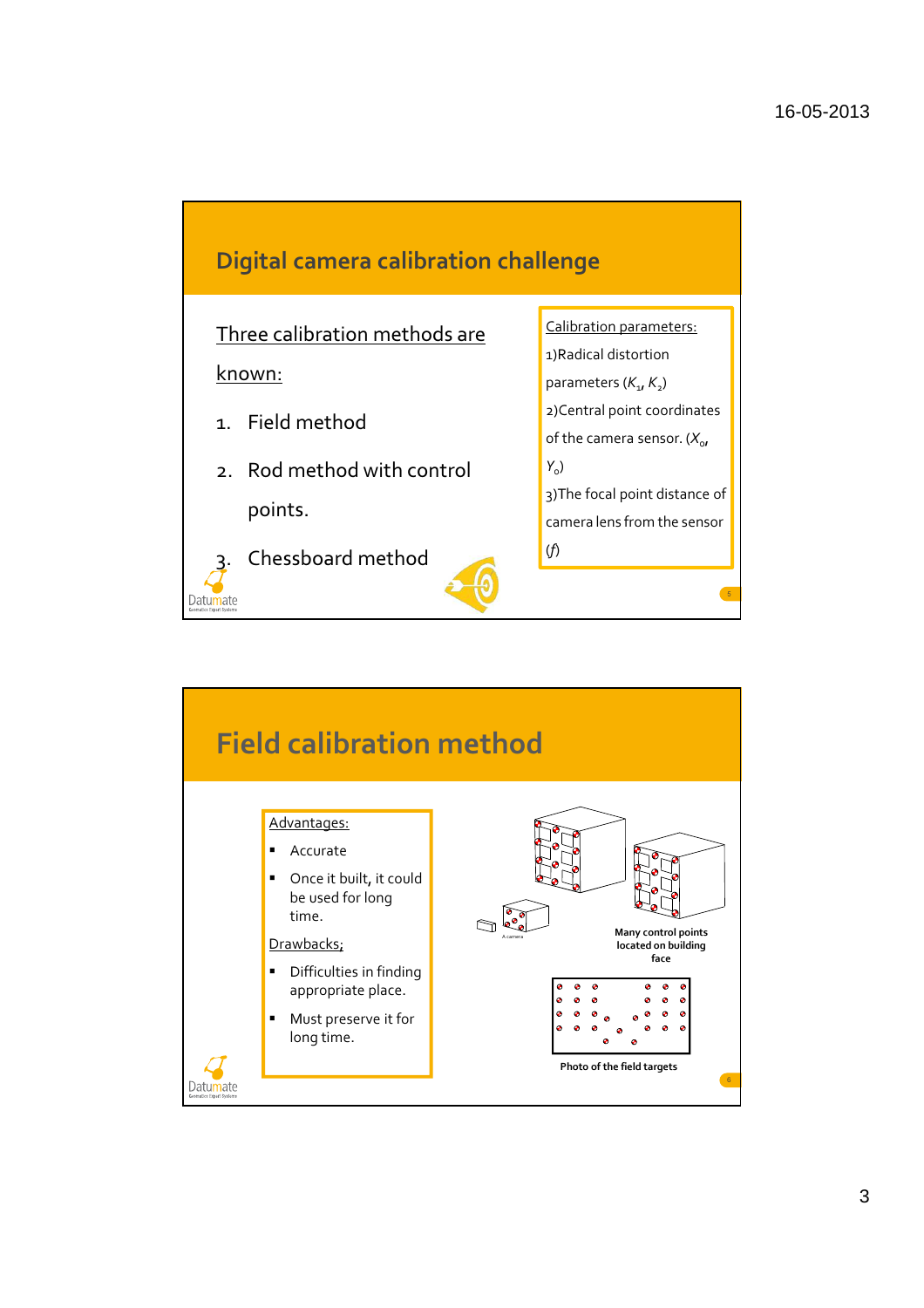

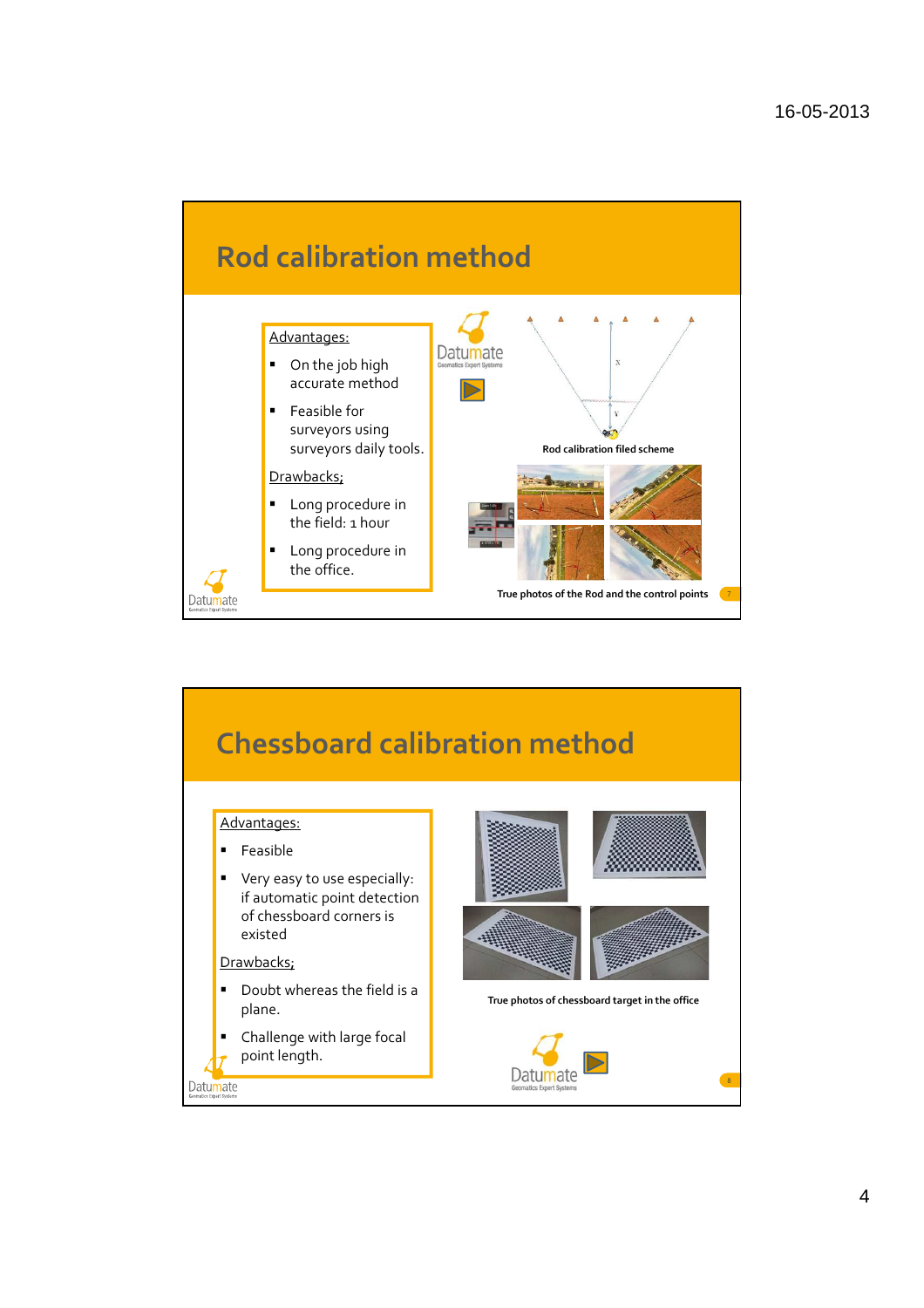## Comparing between Chessboard and Rod method

- <sup>3</sup> 3 experimentations for more than 200 points.
- Focal length =  $18$  mm
- In Relative to the distance between new points and D.Camera:
- **The smaller the focal length** of the lens the use of chessboard will be very similar to Rod method quality.

Datumate

| Distance of<br><b>Objects from</b><br>Camera [m] | $DY$ [m] | DX[m]    | DH[m] |
|--------------------------------------------------|----------|----------|-------|
| 10                                               | 0.007    | $-0.001$ | 0.002 |
| 20                                               | $-0.002$ | -0.006   | 0.003 |
| 30                                               | 0.017    | 0.013    | 0.001 |
| 40                                               | 0.025    | 0.023    | 0.000 |
| 50                                               | $-0.027$ | -0.036   | 0.003 |
| 60                                               | $-0.056$ | $-0.074$ | 0.003 |
|                                                  |          |          |       |

9

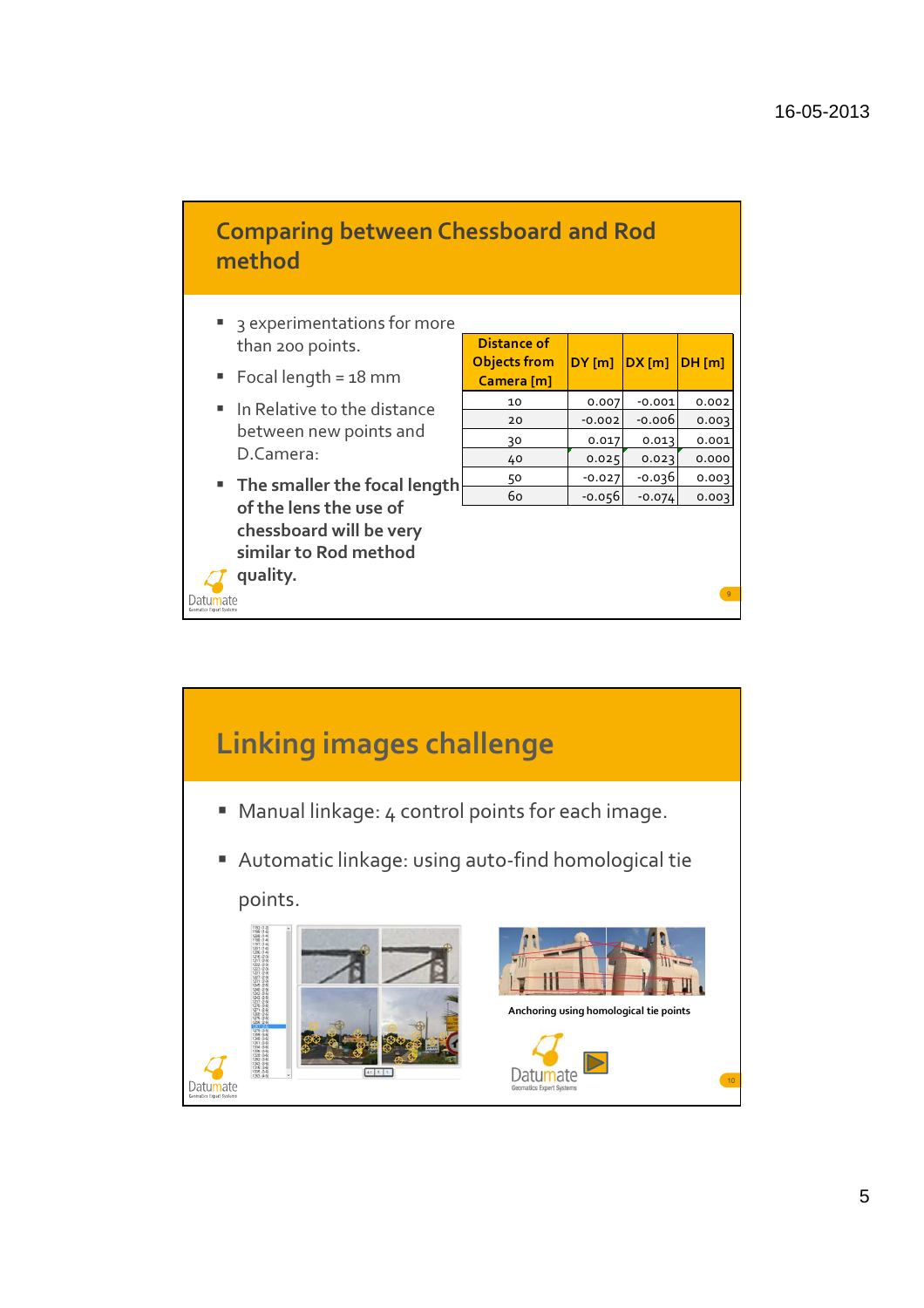

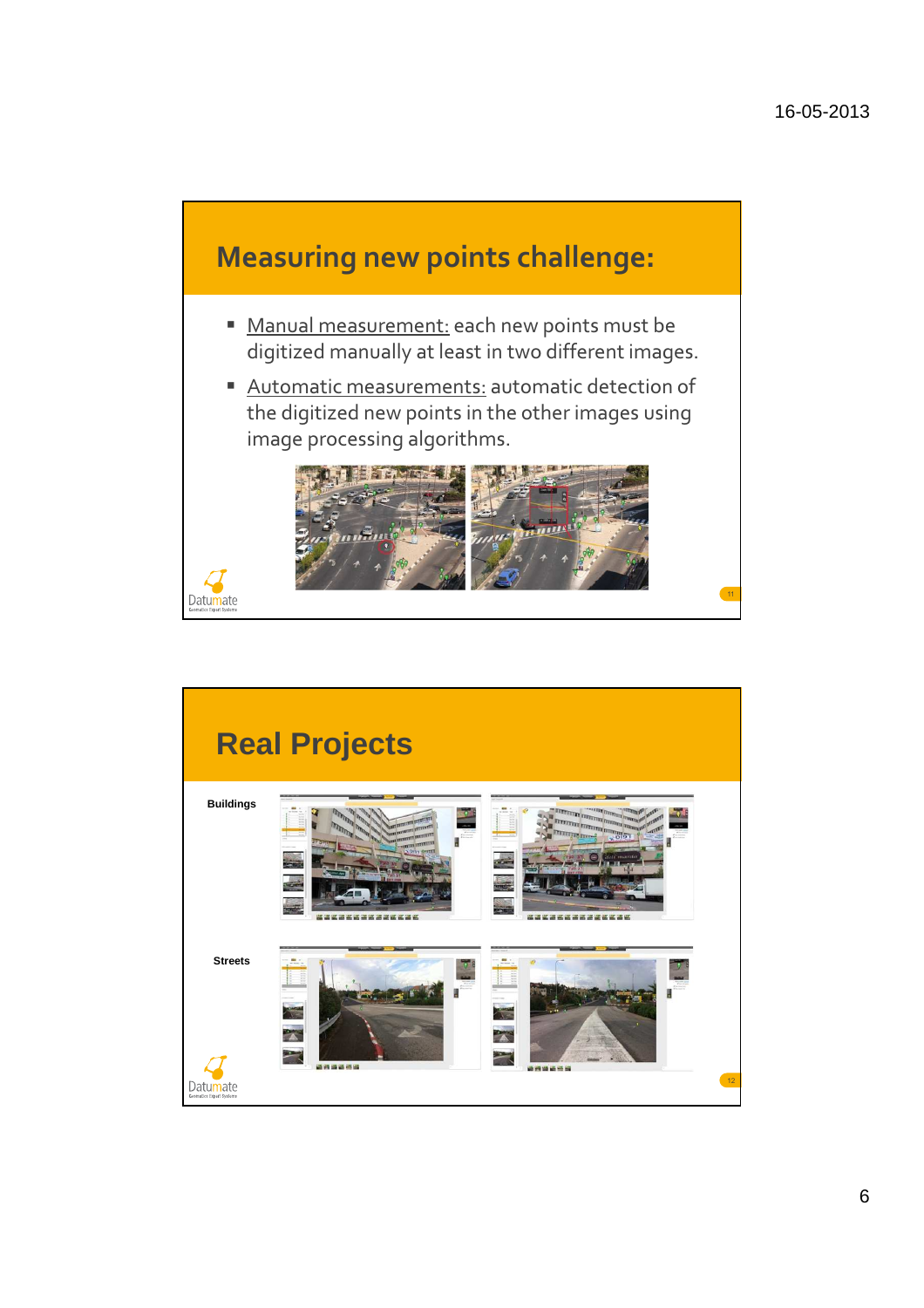